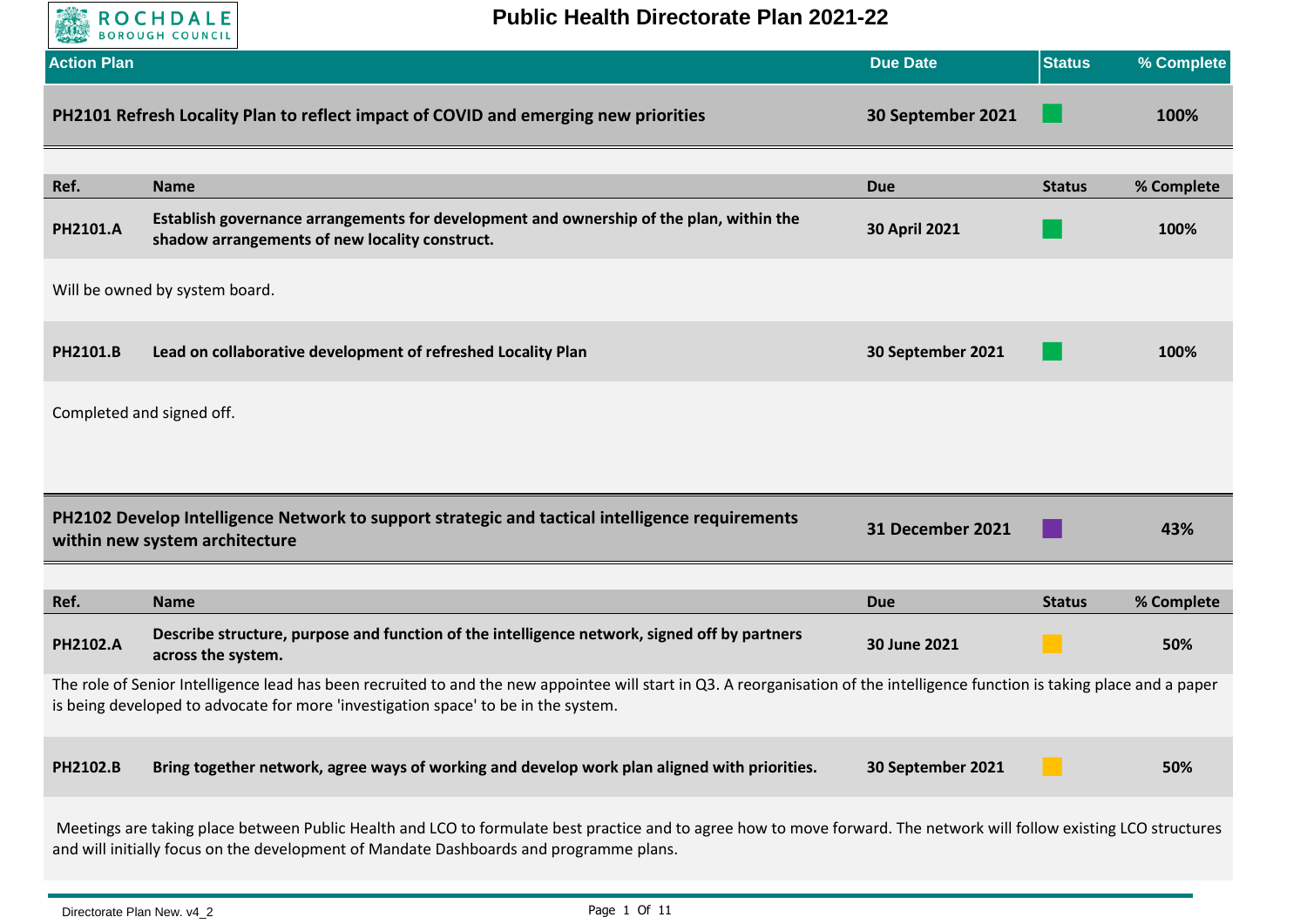

**Public Health Directorate Plan 2021-22**

| <b>Action Plan</b> |                                                                                                                                                                                                          | <b>Due Date</b>         | <b>Status</b> | % Complete        |
|--------------------|----------------------------------------------------------------------------------------------------------------------------------------------------------------------------------------------------------|-------------------------|---------------|-------------------|
| <b>PH2102.C</b>    | Begin working against work plan, completing at least one piece of joint working.                                                                                                                         | 30 September 2021       |               | 50%               |
|                    | Through the work LCO to develop the potential of dashboards and programme plans, this will enhance the intelligence capacity within HMR.                                                                 |                         |               |                   |
| PH2102.D           | Reflect on processes, refine approaches, and share learning.                                                                                                                                             | <b>31 December 2021</b> |               | 25%               |
|                    | The need for capacity in the system to carry out Deep Dives and investigative work will be created by the reorganisation of the Intelligence team.                                                       |                         |               |                   |
|                    | PH2103 Work collaboratively to understand and prepare for Public Health in the context of the<br>Integration and Innovation, and Public Health Proposals expected in due course                          | 30 June 2021            |               | 45%               |
| Ref.               | <b>Name</b>                                                                                                                                                                                              | <b>Due</b>              | <b>Status</b> |                   |
| <b>PH2103.A</b>    | Have due regard to the local changes to system architecture, and define where and how the<br>service needs to connect to the wider system to influence local policy and decision making                  | 30 June 2021            |               | % Complete<br>50% |
|                    | Ongoing programme of work linked closely to Health and Social Care integration and wider system recovery.                                                                                                |                         |               |                   |
| PH2103.B           | Review and update MOU with LCO, ensuring collaborative leadership at locality level with a key<br>focus on improving population health                                                                   | 30 June 2021            |               | 40%               |
|                    | Commenced work programme regarding prevention, inequalities, review of intelligence and cancer screening early diagnosis plan. Further work required regarding<br>ongoing Public Health support for LCO. |                         |               |                   |
|                    | PH2104 Lead on the development and implementation of a system wide all-age prevention strategy                                                                                                           | 31 March 2022           |               | 80%               |
| Ref.               | <b>Name</b>                                                                                                                                                                                              | <b>Due</b>              | <b>Status</b> | % Complete        |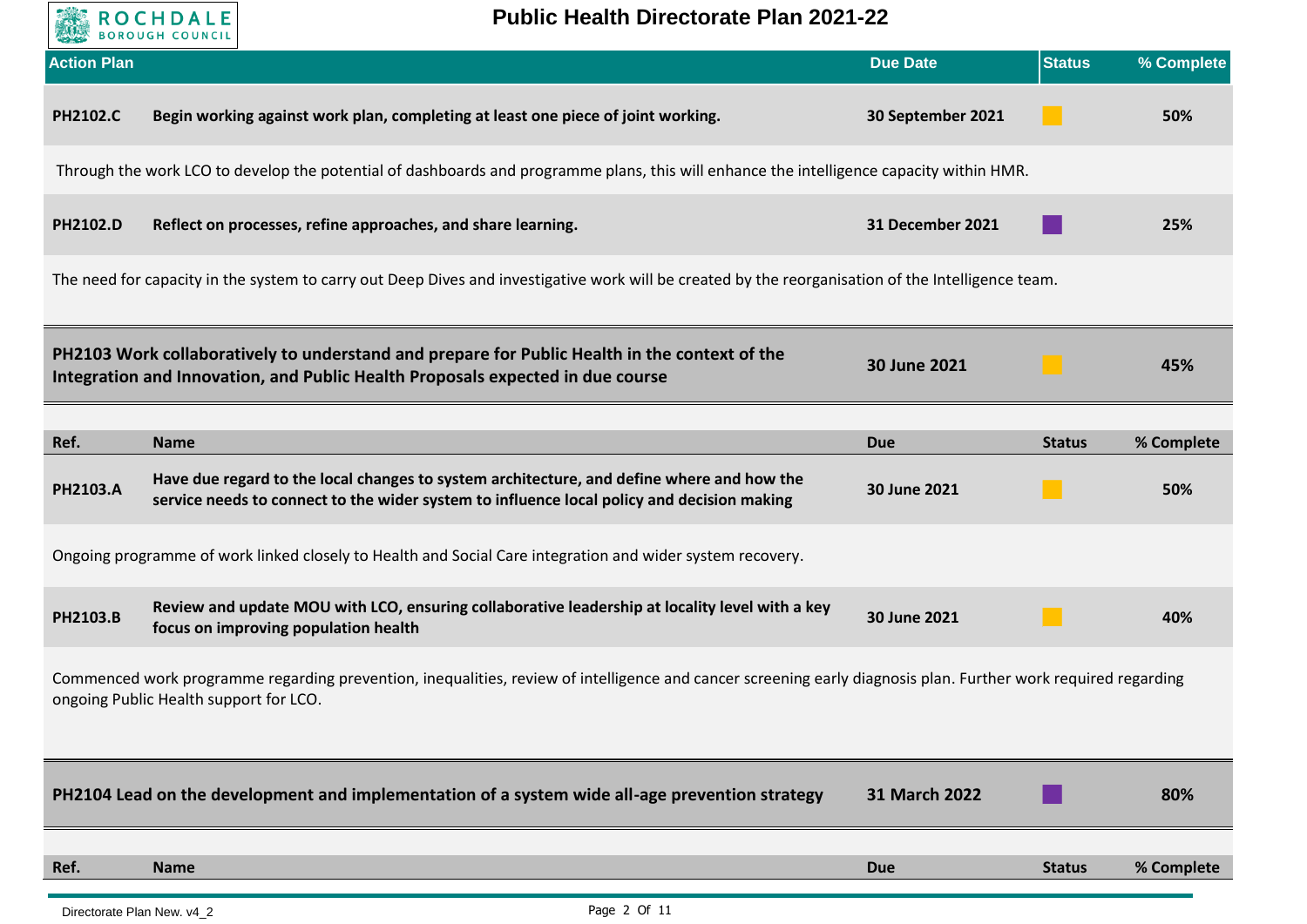

| <b>Action Plan</b> |                                                                                                                                                                                                                             | <b>Due Date</b>      | <b>Status</b> | % Complete |
|--------------------|-----------------------------------------------------------------------------------------------------------------------------------------------------------------------------------------------------------------------------|----------------------|---------------|------------|
| PH2104.A           | Co-design the vision, narrative and goals with key stakeholders across the system recognising the<br>impact and leaning of COVID-19 on our prevention priorities. Secure strategy sign-off.                                 | 30 September 2021    |               | 75%        |
|                    | Ongoing stakeholder engagement, all papers produced, sign-off arranged for October via LCO, Leadership and ICB.                                                                                                             |                      |               |            |
| PH2104.B           | Prevention and Neighbourhood Project Board to oversee Implementation across the system                                                                                                                                      | 31 March 2022        |               | 90%        |
|                    | Progressing through governance sign off process. Prevention and Neighbourhood Board continuing to meet monthly and overseeing strategy and work stream progress.                                                            |                      |               |            |
| <b>PH2104.C</b>    | Undertake a Rapid Health Needs Assessment (specifically focused on mental wellbeing, physical<br>activity, tobacco, obesity, healthy eating, drugs and alcohol, oral health) to inform the health<br>improvement commission | <b>30 April 2021</b> |               | 100%       |
|                    | Lifestyle HNA complete. Recommendations informing the health improvement commission and prevention strategy                                                                                                                 |                      |               |            |
| PH2104.D           | Develop system wide procurement/development plans including the 2021/22 public health<br>improvement prevention commission                                                                                                  | 31 March 2022        |               | 50%        |
|                    | Specialist health improvement service tender was issued at the end of September. Now in evaluation stage.                                                                                                                   |                      |               |            |
| PH2104.E           | Develop revised service specification                                                                                                                                                                                       | 30 June 2021         |               | 100%       |
| Complete.          |                                                                                                                                                                                                                             |                      |               |            |
| PH2104.F           | Procure agreed service specification and award contract                                                                                                                                                                     | 31 October 2021      |               | 50%        |
| In progress.       |                                                                                                                                                                                                                             |                      |               |            |
|                    |                                                                                                                                                                                                                             |                      |               |            |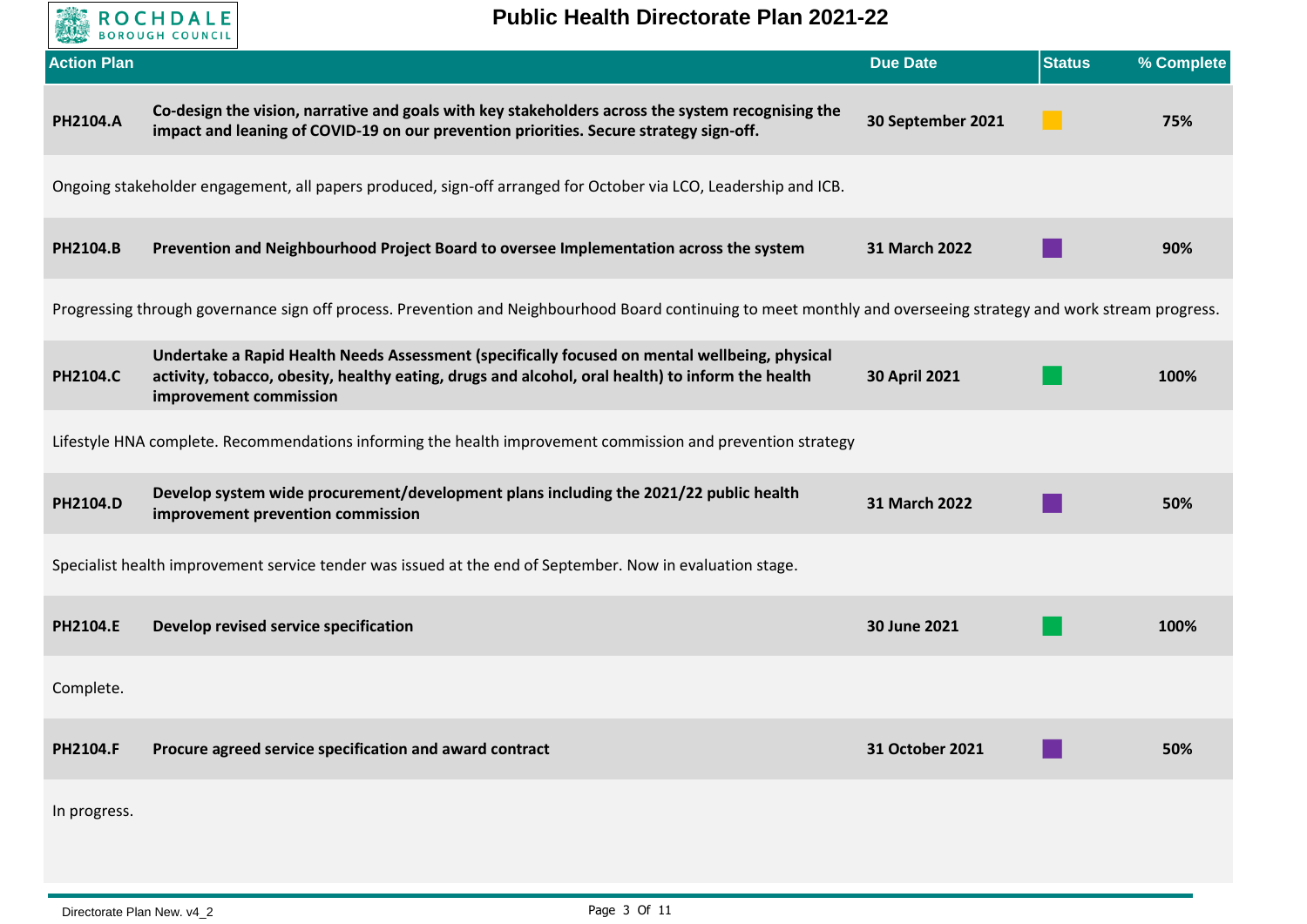

**Public Health Directorate Plan 2021-22**

| <b>Action Plan</b> |                                                                                                                                                                                                                                                             | <b>Due Date</b>                    | <b>Status</b> | % Complete        |
|--------------------|-------------------------------------------------------------------------------------------------------------------------------------------------------------------------------------------------------------------------------------------------------------|------------------------------------|---------------|-------------------|
| <b>PH2104.G</b>    | Design and implement an agreed and integrated model of social prescribing / good help network                                                                                                                                                               | 30 September 2021                  |               | 75%               |
|                    | Implementation continues initially with 2 PCNs and the contact centre.                                                                                                                                                                                      |                                    |               |                   |
| PH2104.H           | Assess progress, achievements and update strategy implementation plan                                                                                                                                                                                       | 31 March 2022                      |               | 100%              |
|                    | A draft strategy has been developed based on progress made in 20/21.                                                                                                                                                                                        |                                    |               |                   |
|                    | <b>PH2105 LCO Population Health Management Projects</b>                                                                                                                                                                                                     | 31 March 2022                      |               | 37%               |
|                    |                                                                                                                                                                                                                                                             |                                    |               |                   |
| Ref.<br>PH2105.A   | <b>Name</b><br>Identify and deliver programmes of work using population health management to tackle three<br>priority health areas - Develop work plan, informed by intelligence and in conjunction with LCO<br>partners, identifying priority health needs | <b>Due</b><br><b>30 April 2021</b> | <b>Status</b> | % Complete<br>40% |
|                    | Work plan in progress focusing on cancer, CVD and neighbourhoods.                                                                                                                                                                                           |                                    |               |                   |
| PH2105.B           | Identify and deliver programmes of work using population health management to tackle three<br>priority health areas - Deliver against agreed priorities, incorporating components of a population<br>health management approach.                            | 31 March 2022                      |               | 35%               |
|                    | Incorporated prevention strategy into programme of work with public health systems characteristics review to be conducted later in year.                                                                                                                    |                                    |               |                   |
|                    | PH2106 Wider Determinants As we move from the pandemic response, we need to address the impact<br>on the wider determinants of health.                                                                                                                      | 31 March 2022                      |               | 75%               |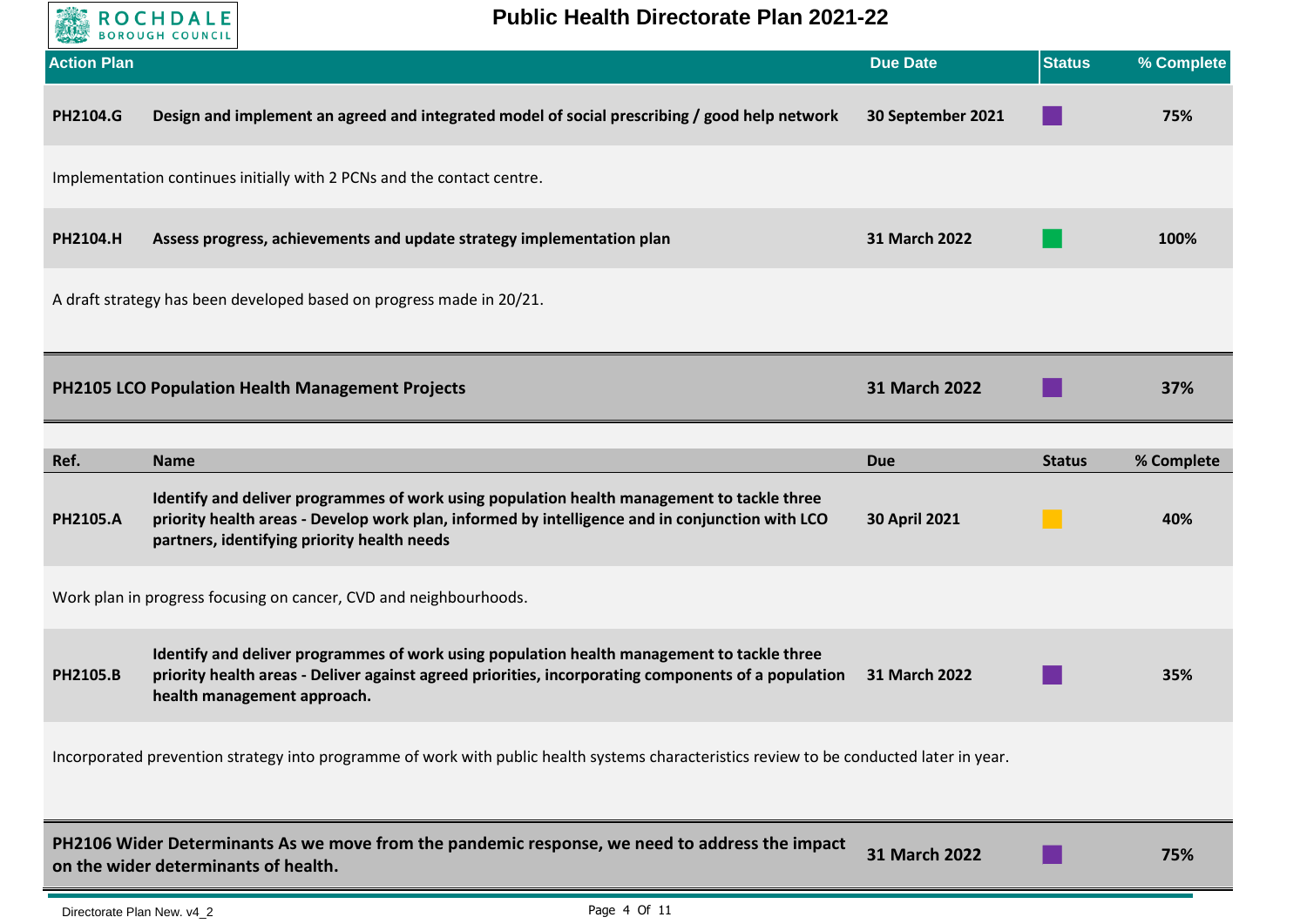

| <b>Action Plan</b> |                                                                                                                                                                                            | <b>Due Date</b>   | <b>Status</b> | % Complete |
|--------------------|--------------------------------------------------------------------------------------------------------------------------------------------------------------------------------------------|-------------------|---------------|------------|
|                    |                                                                                                                                                                                            |                   |               |            |
| Ref.               | <b>Name</b>                                                                                                                                                                                | <b>Due</b>        | <b>Status</b> | % Complete |
| <b>PH2106.A</b>    | Develop work plan, informed by intelligence and in conjunction with Local Authority partners, and<br>the Economic Support Network, to identify priority areas of work                      | 31 May 2021       |               | 100%       |
|                    | Priority lead and areas identified                                                                                                                                                         |                   |               |            |
| PH2106.B           | Deliver against agreed priorities, incorporating programmes of work including Community Wealth<br>Building, Housing, Finance and Work and Skills.                                          | 31 March 2022     |               | 50%        |
|                    | Programmes being delivered with work and skills, housing and voluntary sector partners.                                                                                                    |                   |               |            |
| programme of work. | PH2107 Deliver neighbourhood focussed programme of work, focussing on addressing an element<br>within wider determinants of health. Linked to broader LCO neighbourhoods 'Test of Concept' | 31 March 2022     |               | 8%         |
|                    |                                                                                                                                                                                            |                   |               |            |
| Ref.               | <b>Name</b>                                                                                                                                                                                | <b>Due</b>        | <b>Status</b> | % Complete |
| PH2107.A           | Decide on priority focus, informed by Rapid Health Needs Assessment, and identify key partners<br>to form project group. Describe project plan and key milestones.                         | 30 June 2021      |               | 25%        |
|                    | Discussions with LCO regarding neighbourhood focused programme of work being determined.                                                                                                   |                   |               |            |
| PH2107.B           | Begin delivery phase of project, incorporating ongoing monitoring and evaluation. Share learning<br>across other 'Test of Concept' programmes                                              | 30 September 2021 |               | 0%         |
| Not yet commenced  |                                                                                                                                                                                            |                   |               |            |
| PH2107.C           | Complete evaluation of programme to inform wider roll-out of concept, focussing on additional<br>areas and priorities.                                                                     | 31 March 2022     |               | 0%         |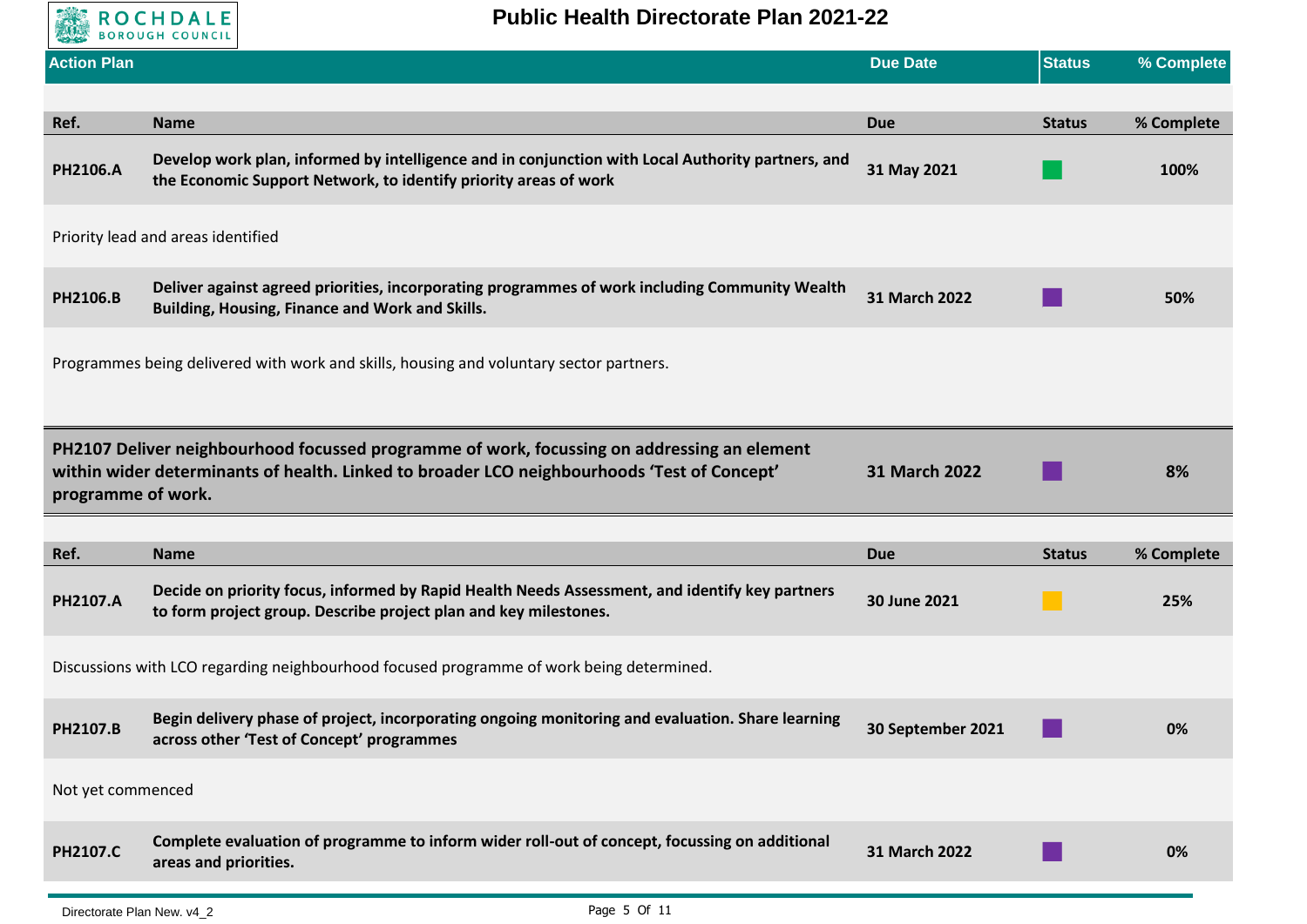

| <b>Action Plan</b> |                                                                                                                                                          | <b>Due Date</b>      | <b>Status</b> | % Complete |
|--------------------|----------------------------------------------------------------------------------------------------------------------------------------------------------|----------------------|---------------|------------|
| Not yet commenced  |                                                                                                                                                          |                      |               |            |
|                    | PH2108 'Re-entry not response'                                                                                                                           | 31 March 2022        |               | 75%        |
| Ref.               | <b>Name</b>                                                                                                                                              | <b>Due</b>           | <b>Status</b> | % Complete |
| <b>PH2108.A</b>    | Develop a programme for our most vulnerable to address deconditioning and mental wellbeing.                                                              | 01 May 2021          |               | 100%       |
|                    | Programme designed, agreed and funding allocated                                                                                                         |                      |               |            |
| PH2108.B           | Deliver against programme plan, aligned to roadmap out of lockdown                                                                                       | 31 March 2022        |               | 50%        |
|                    | Delivery of the 7 programmes underway, evaluation framework agreed.                                                                                      |                      |               |            |
| to GM vision       | PH2109 Recommission the Sexual Health Service to ensure improved access to services and alignment                                                        | 31 March 2022        |               | 72%        |
| Ref.               | <b>Name</b>                                                                                                                                              | <b>Due</b>           | <b>Status</b> | % Complete |
| PH2109.A           | Conduct soft market testing with providers to inform the market of the forthcoming opportunity<br>and to understand the market appetite for the service. | <b>30 April 2021</b> |               | 100%       |
| Complete           |                                                                                                                                                          |                      |               |            |
| PH2109.B           | Develop service specification with developmental requirements clearly outlined; consider learning<br>from Covid-19.                                      | <b>30 April 2021</b> |               | 100%       |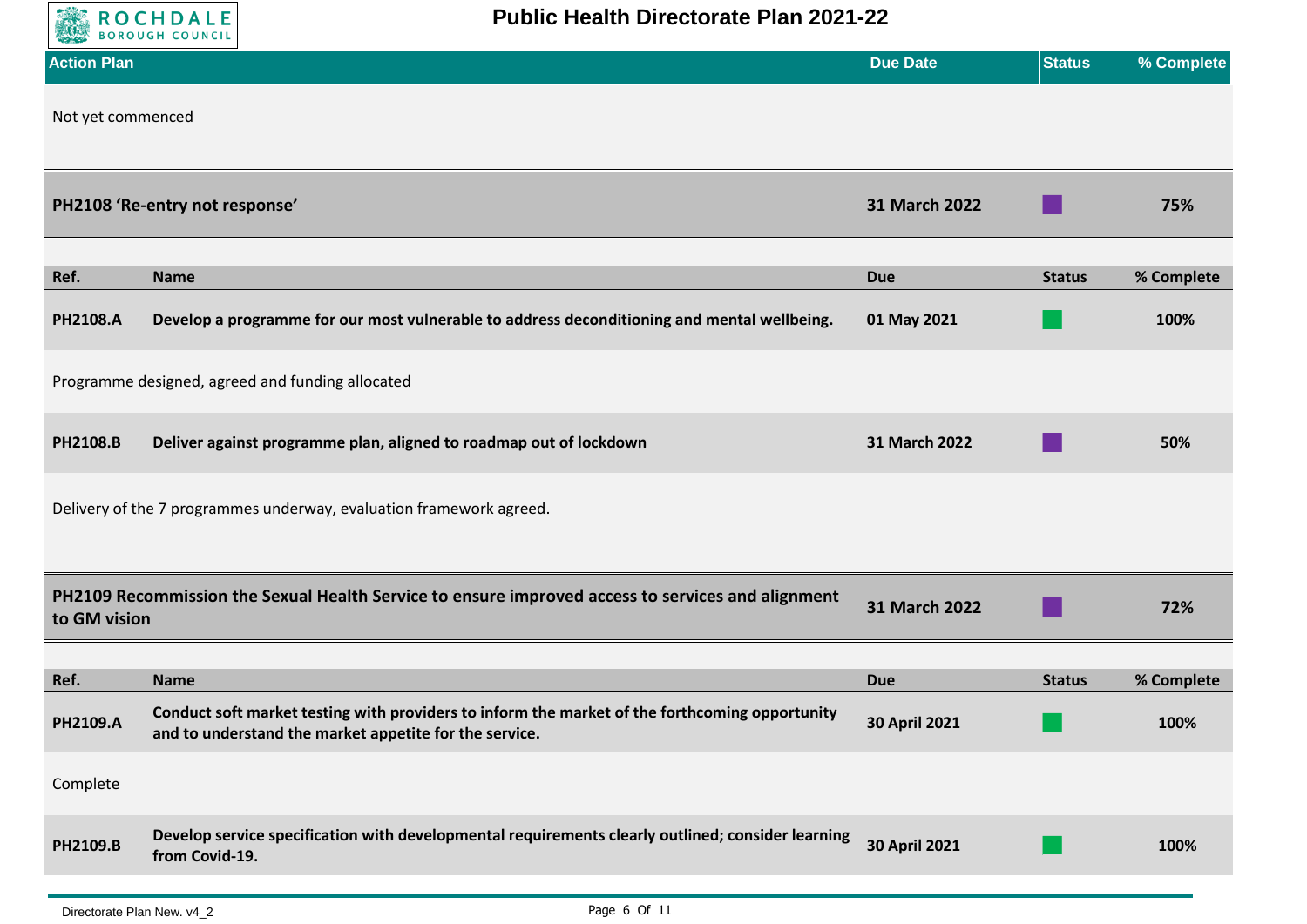

| <b>Action Plan</b>      |                                                                                                                                               | <b>Due Date</b>            | <b>Status</b> | % Complete         |
|-------------------------|-----------------------------------------------------------------------------------------------------------------------------------------------|----------------------------|---------------|--------------------|
| Complete                |                                                                                                                                               |                            |               |                    |
| <b>PH2109.C</b>         | Procure agreed service specification and award contract                                                                                       | 30 November 2021           |               | 90%                |
|                         | Interviews took place on 8th October 2021. Post tender award report currently being written.                                                  |                            |               |                    |
| PH2109.D                | New service to commence                                                                                                                       | 31 March 2022              |               | 0%                 |
|                         | Due to commence 1/4/2022                                                                                                                      |                            |               |                    |
|                         |                                                                                                                                               |                            |               |                    |
|                         | PH2110 Finalise the partnership agreement between RBC and the Link4Life                                                                       | 31 October 2021            |               | 78%                |
|                         |                                                                                                                                               |                            |               |                    |
| Ref.<br><b>PH2110.A</b> | <b>Name</b><br>Review previous work completed in light of the L4L covid recovery plan and amend to reflect<br>developments in L4L operations. | <b>Due</b><br>30 June 2021 | <b>Status</b> | % Complete<br>100% |
|                         | Review complete, update report submitted to Cabinet July 2021. Complete.                                                                      |                            |               |                    |
| <b>PH2110.B</b>         | <b>Finalise the Link4Life outcomes framework</b>                                                                                              | 30 September 2021          |               | 85%                |
|                         | Ongoing discussions between Public Health commissioning and Your Trust to finalise framework in light of recovery focus.                      |                            |               |                    |
| <b>PH2110.C</b>         | Finalise and sign off the partnership agreement as a legal document                                                                           | 31 October 2021            |               | 50%                |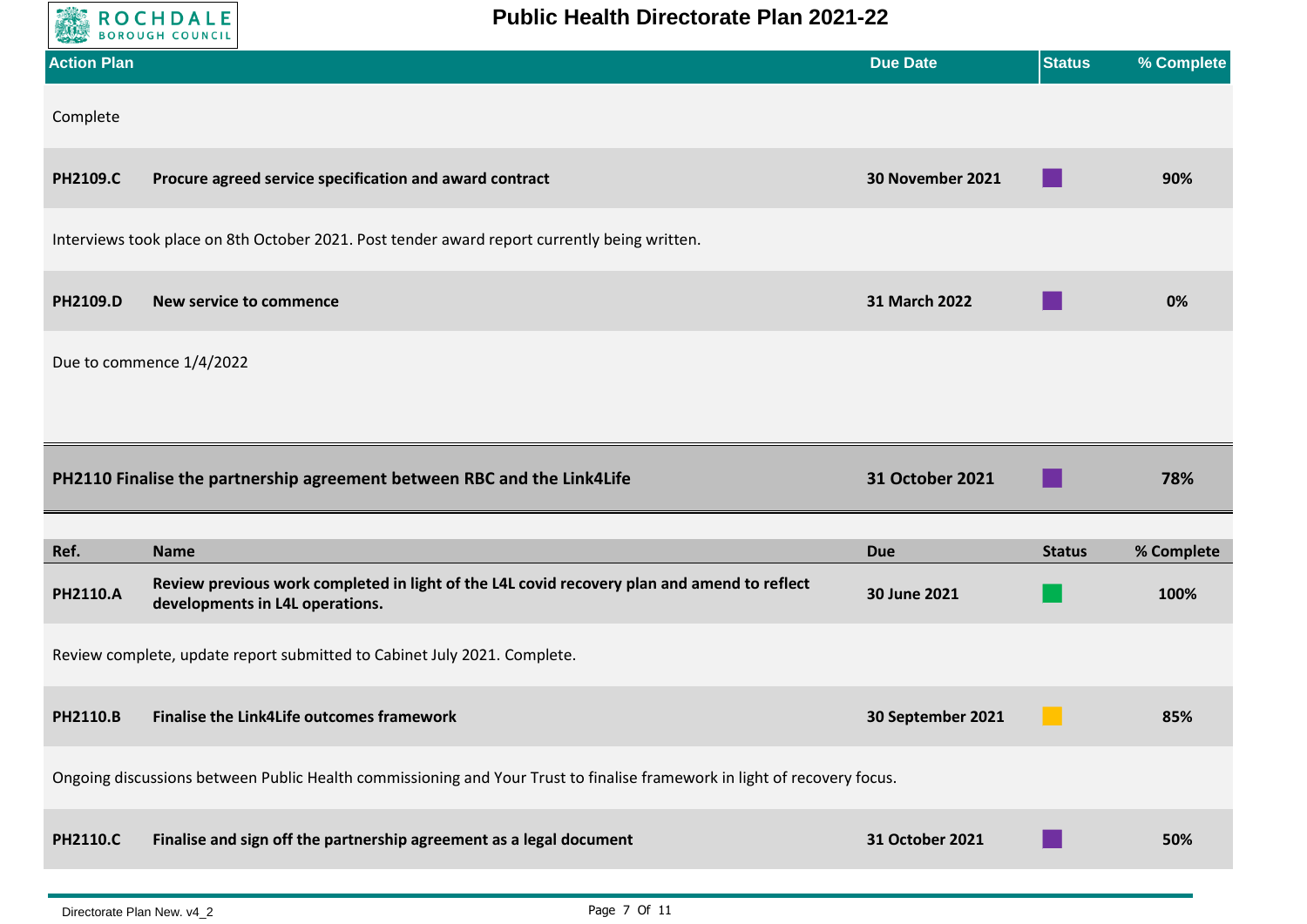

| <b>Action Plan</b> |                                                                                                                                                                                                                                                     | <b>Due Date</b> | <b>Status</b> | % Complete |  |  |
|--------------------|-----------------------------------------------------------------------------------------------------------------------------------------------------------------------------------------------------------------------------------------------------|-----------------|---------------|------------|--|--|
|                    | Legal and estates are progressing with finalising the legal document. Public Health commissioning are progressing with procurement exemption and VEAT notice.                                                                                       |                 |               |            |  |  |
|                    | PH2111 Ensure the allocation and use of additional funding received to support public health<br>outcomes is in line with legal and governance requirements                                                                                          | 31 October 2021 |               | 87%        |  |  |
| Ref.               | <b>Name</b>                                                                                                                                                                                                                                         | <b>Due</b>      | <b>Status</b> | % Complete |  |  |
| <b>PH2111.A</b>    | Allocation of the Contain Outbreak Management Fund 2021/22 finalised and approved by Cabinet                                                                                                                                                        | 30 June 2021    |               | 100%       |  |  |
| Complete           |                                                                                                                                                                                                                                                     |                 |               |            |  |  |
| PH2111.B           | Determine use of additional drug misuse and obesity funding allocation and put in place relevant<br>contract procedures if applicable.                                                                                                              | 30 June 2021    |               | 75%        |  |  |
|                    | Paper approved at Integrated Commissioning Board to enable contract variations to be put in place for the additional functions funded by grant funding. Contract<br>variations now being progressed and implementation of programmes has commenced. |                 |               |            |  |  |
| <b>PH2111.C</b>    | Support Community Safety with the allocation of the 'new burdens' domestic abuse funding                                                                                                                                                            | 30 June 2021    |               | 100%       |  |  |
|                    | Spending plan in place for new burdens funding. Contract extensions for domestic abuse services approved in Q1 by ICB                                                                                                                               |                 |               |            |  |  |
| <b>PH2111.D</b>    | Ensure exit strategies are in place for all non-recurrent grant funding.                                                                                                                                                                            | 31 October 2021 |               | 75%        |  |  |
|                    | Planning for 2022/23 use of covid related grant funding is underway and will help inform exit strategies for non-recurrent funding if applicable.                                                                                                   |                 |               |            |  |  |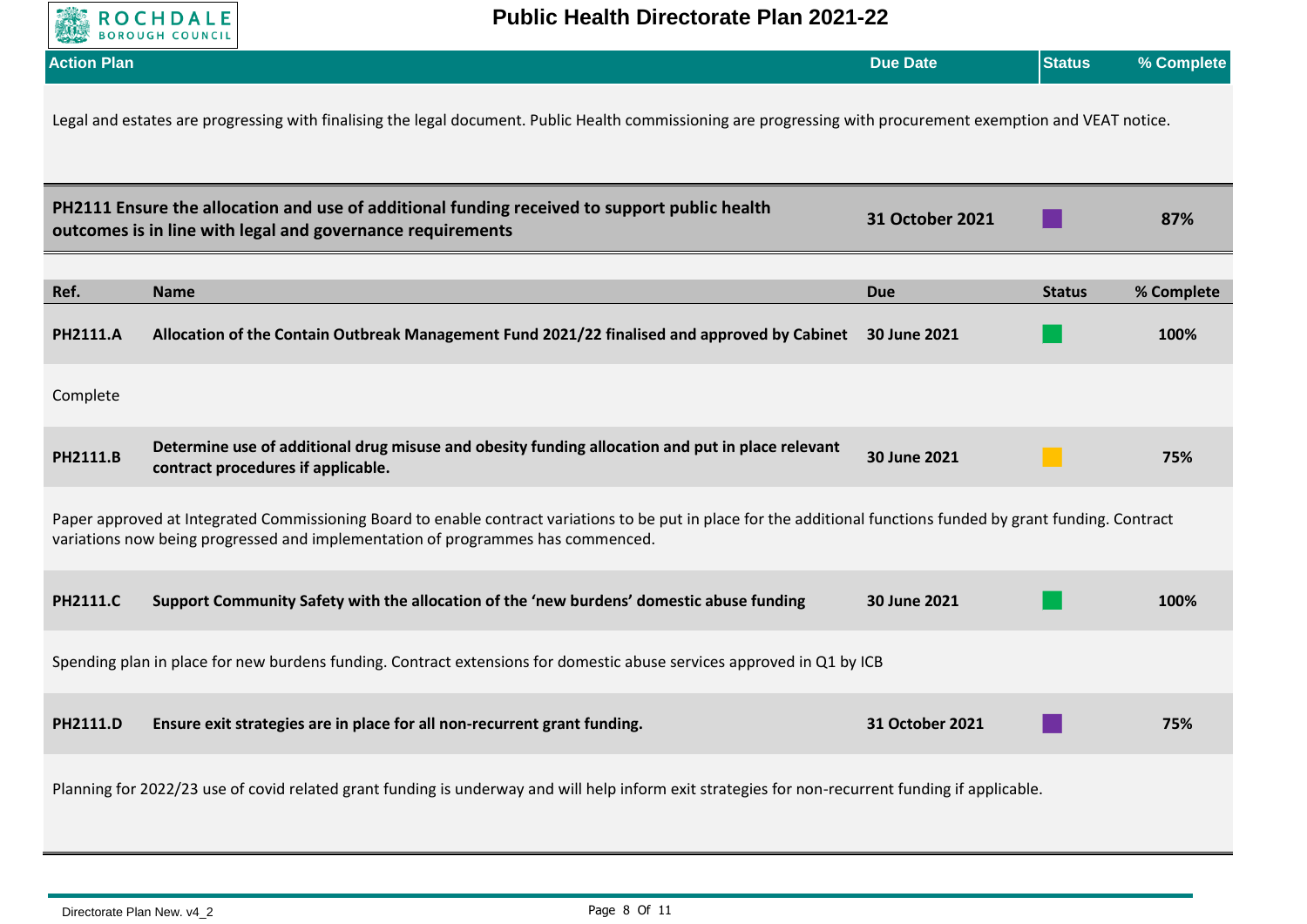

| <b>Action Plan</b> |                                                                                                                                                                                                                     | <b>Due Date</b> | <b>Status</b> | % Complete |
|--------------------|---------------------------------------------------------------------------------------------------------------------------------------------------------------------------------------------------------------------|-----------------|---------------|------------|
|                    | PH2112 To provide assurance on the effective implementation of the Covid-19 Vaccination Programme<br>and reduce any health inequalities                                                                             | 31 March 2022   |               | 64%        |
|                    |                                                                                                                                                                                                                     |                 |               |            |
| Ref.               | <b>Name</b>                                                                                                                                                                                                         | <b>Due</b>      | <b>Status</b> | % Complete |
| <b>PH2112.A</b>    | As SRO Ensure good programme management of the vaccination programme with regular reports<br>to Vaccine Assurance Group, Health Protection Board and Gold Control as needed                                         | 31 March 2022   |               | 50%        |
|                    | Inequalities continue to be a challenge across all elements of programme. An intensive programme of work is underway to work to address this.                                                                       |                 |               |            |
| PH2112.B           | <b>Cohort 1-9 invited for first doses</b>                                                                                                                                                                           | 30 April 2021   |               | 100%       |
|                    | All cohorts have been invited for first doses                                                                                                                                                                       |                 |               |            |
| <b>PH2112.C</b>    | Cohort 10 are invited for first dose                                                                                                                                                                                | 31 July 2021    |               | 100%       |
|                    | All cohorts have been invited for first doses.                                                                                                                                                                      |                 |               |            |
| PH2112.D           | Health Inequalities Plan refreshed and reviewed quarterly (1st)                                                                                                                                                     | 30 April 2021   |               | 100%       |
|                    | The plan was last updated on 30 July 21 with input from the group members. The group meets fortnightly. All leads for target groups have been identified and regularly<br>contacted for vaccination uptake updates. |                 |               |            |
| <b>PH2112.E</b>    | Health Inequalities Plan refreshed and reviewed quarterly (2nd)                                                                                                                                                     | 31 July 2021    |               | 100%       |
|                    | The plan was last updated in September with input from the group members. The group continues to meet fortnightly. A new Public Health Outbreak Officer now                                                         |                 |               |            |

supports and leads on delivery of the plan. Dedicated task and finish groups have been set up to deliver targeted work to reduce inequalities.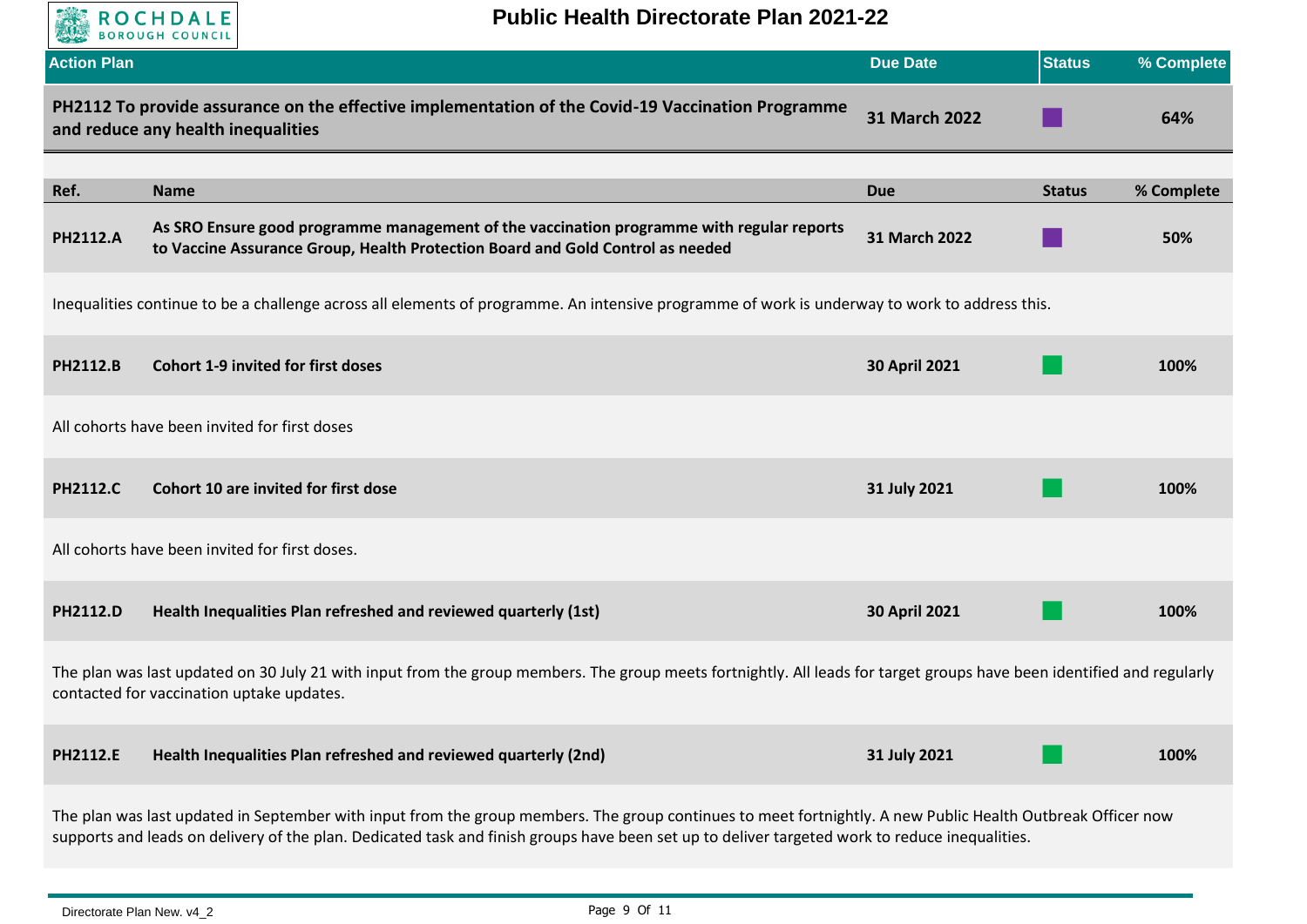

| <b>Action Plan</b>  |                                                                                                                                                                                                         | <b>Due Date</b>        | <b>Status</b> | % Complete |
|---------------------|---------------------------------------------------------------------------------------------------------------------------------------------------------------------------------------------------------|------------------------|---------------|------------|
| <b>PH2112.F</b>     | Health Inequalities Plan refreshed and reviewed quarterly (3rd)                                                                                                                                         | 30 October 2021        |               | 0%         |
| Not yet commenced.  |                                                                                                                                                                                                         |                        |               |            |
| <b>PH2112.G</b>     | Health Inequalities Plan refreshed and reviewed quarterly (4th)                                                                                                                                         | <b>31 January 2021</b> |               | 0%         |
| Not yet commenced.  |                                                                                                                                                                                                         |                        |               |            |
|                     |                                                                                                                                                                                                         |                        |               |            |
| borough             | PH2113 Provide oversight and delivery where required, of COVID testing programme across the                                                                                                             | 30 June 2021           |               | 75%        |
| Ref.                | <b>Name</b>                                                                                                                                                                                             | <b>Due</b>             | <b>Status</b> | % Complete |
| <b>PH2113.A</b>     | Deliver phase 2 of Community Testing programme, continuously improving and adapting as<br>required (April to June).                                                                                     | 30 June 2021           |               | 75%        |
| the DHSC rate card. | Community testing is currently continuing until the end of December albeit operating hours and number of staff have been reduced to ensure that costs are kept within                                   |                        |               |            |
| PH2113.B            | Develop plan for ongoing sustainable model of community testing for post June '21, ensuring<br>emerging needs surrounding COVID continue to be met.                                                     | 30 June 2021           | a se          | 75%        |
|                     | 3 month plan Oct-Dec has been agreed and is in operation. We await further info from DHSC about testing post December but it is likely that an exit strategy will begin<br>during Dec until end Mar 22. |                        |               |            |
|                     | PH2114 Deliver enhanced contact tracing model                                                                                                                                                           | 30 June 2021           |               | 90%        |
|                     |                                                                                                                                                                                                         |                        |               |            |